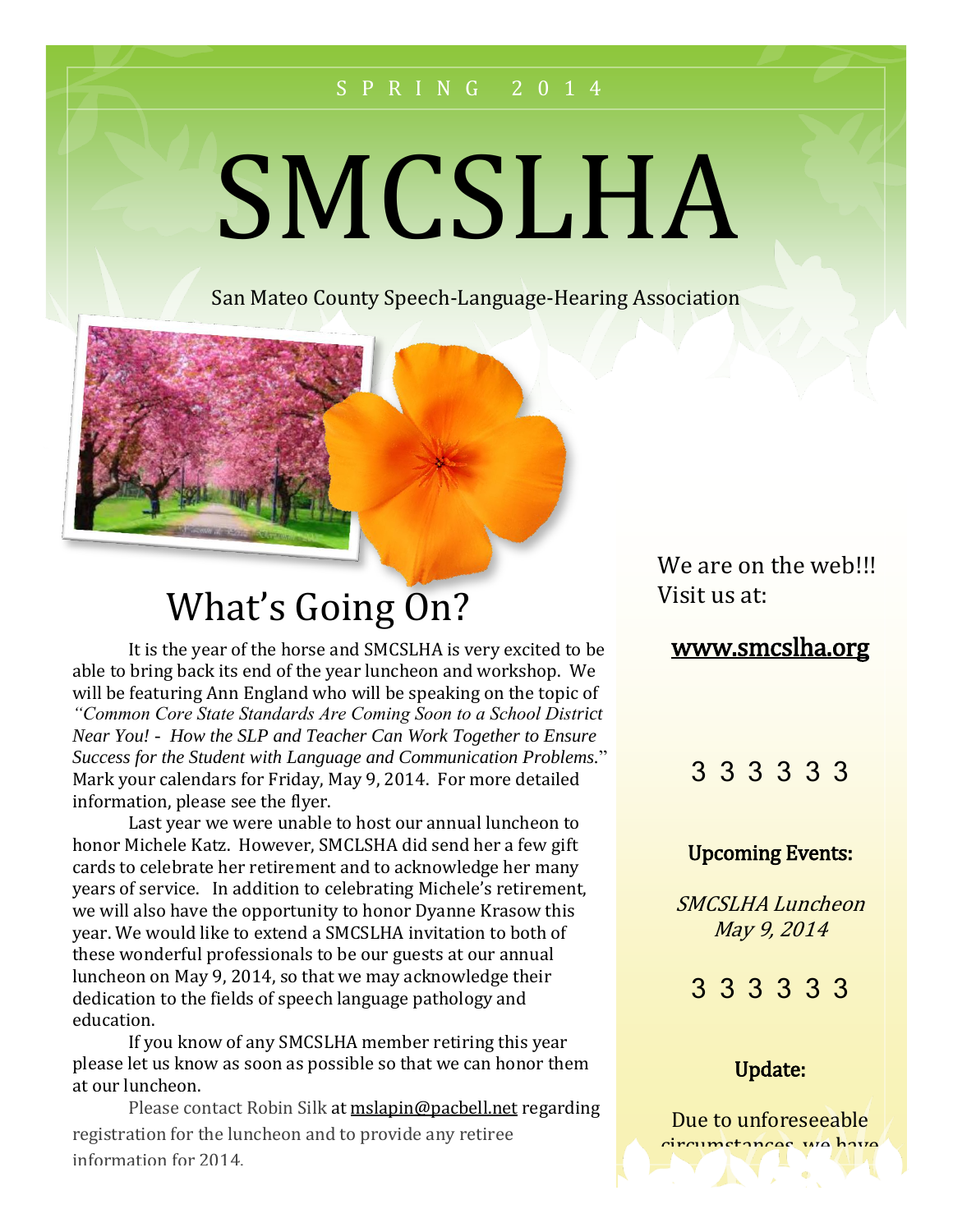### Upcoming Conference & Event Information

 May 9, 2014 – SMCSLHA Luncheon and Workshop – *"Common Core State Standards Are Coming Soon to a School District Near You! - How the SLP and Teacher Can Work Together to Ensure Success for the Student with Language and Communication Problems"* Presented by Ann England - Hobee's Restaurant, Belmont, CA. For more information, contact Robin Silk at *mslapin@pacbell.net* 

For information about workshops sponsored by The Morgan Center, visit their website at www.morgancenter.org.

For information about conferences/workshops sponsored by the San Mateo County Office of Education, please visit their website at www.smcoe.k12.ca.us.

For information about CSHA's calendar of upcoming events, visit their website at www.csha.org

#### Making Community Connections

SMCSLHA continues to make its community connections by donating to organizations that support those with speech and language needs.

This year, SMCSLHA has again donated to **SmileTrain**. Their mission is to provide a child born with a cleft the same opportunities in life as a child born without a cleft. Smile Train provides free cleft surgery to hundreds of thousands of poor children in developing countries. They train doctors and medical professionals in 87 countries. SmileTrain also treats the "whole child" with comprehensive, total rehabilitative care including speech therapy, general dentistry and orthodontics.

The Make-A-Wish Foundation is another organization that SMCSLHA continues to support. This foundation is made up of a network of nearly 25,000 volunteers that enable the Make-A-Wish Foundation to serve children with lifethreatening medical conditions.

SMCSLHA has also donated to the **Starkey Hearing Foundation** again this year. The Foundation is committed to hearing health at home and around the world, and to building better lives for those who are hearing-impaired. The Foundation has promoted hearing care awareness through the support of hearing research, education and charitable programs. The Foundation donates thousands of free hearing aids to needy individuals and children each year. SMCSLHA is proud of its' affiliation with these fine organizations through yearly donations and other philanthropic endeavors.

## Spring Forward

In an article from O, The Oprah Magazine entitled "Lying Low" by Martha Beck, she writes about the peaks and valleys of life, and the cycle of life's ups and downs. In the article she discusses that in life when we find things are falling apart, we want to do something to fix it, however we are uncertain about what to do. "We live in an up-and-down, ebb-and-flow universe, yet we'd much rather flow than ebb when we find ourselves in the troughs between the peaks of life." Some people panic while others just become resistant as challenges surface and things begin to fall apart. Beck suggests engaging in the "gentle art of surviving" during the "in-between-place". Following are steps for surviving during these times:

- Step one: Relax into the Valley Beck suggests "If you are going into a valley, do what you did as a small kid on the big shiny playground slide: Let go and ride it down. Accept that what's happening is happening. Then implement step two."
- Step two: Fear No Evil Psychologists have found that humans cannot experience fear and appreciation simultaneously. This is why Beck says it's "helpful to make a list of things that give you comfort, support and hope. As things become worse and grow, continue to lengthen your list." Beck says soon "you'll notice there are wonderful things to be found in the valleys between your so-called peak experience."
- Step three: Get the Message "Whatever is out there is not trying to ruin our lives. It's trying to save them." according to Beck. She states, "Natural ebbs in the darkness between days, the emptiness between full-ups, the fallow time between growing seasons, are the necessary complements of upbeats." She goes on to say, "If you listen at your life's low points, you'll hear it. It's just one simple, blessed word. Rest."
- Step four: Rest Like You Mean It. If you find yourself pushing forward against the grain, the most productive and proactive thing you can do is nothing. Beck concludes, "Nature is turning you inward, to aim power through peace, rather than outward to gain power through activity."

Source: The Oprah Magazine, September 2010, volume 11, number 9.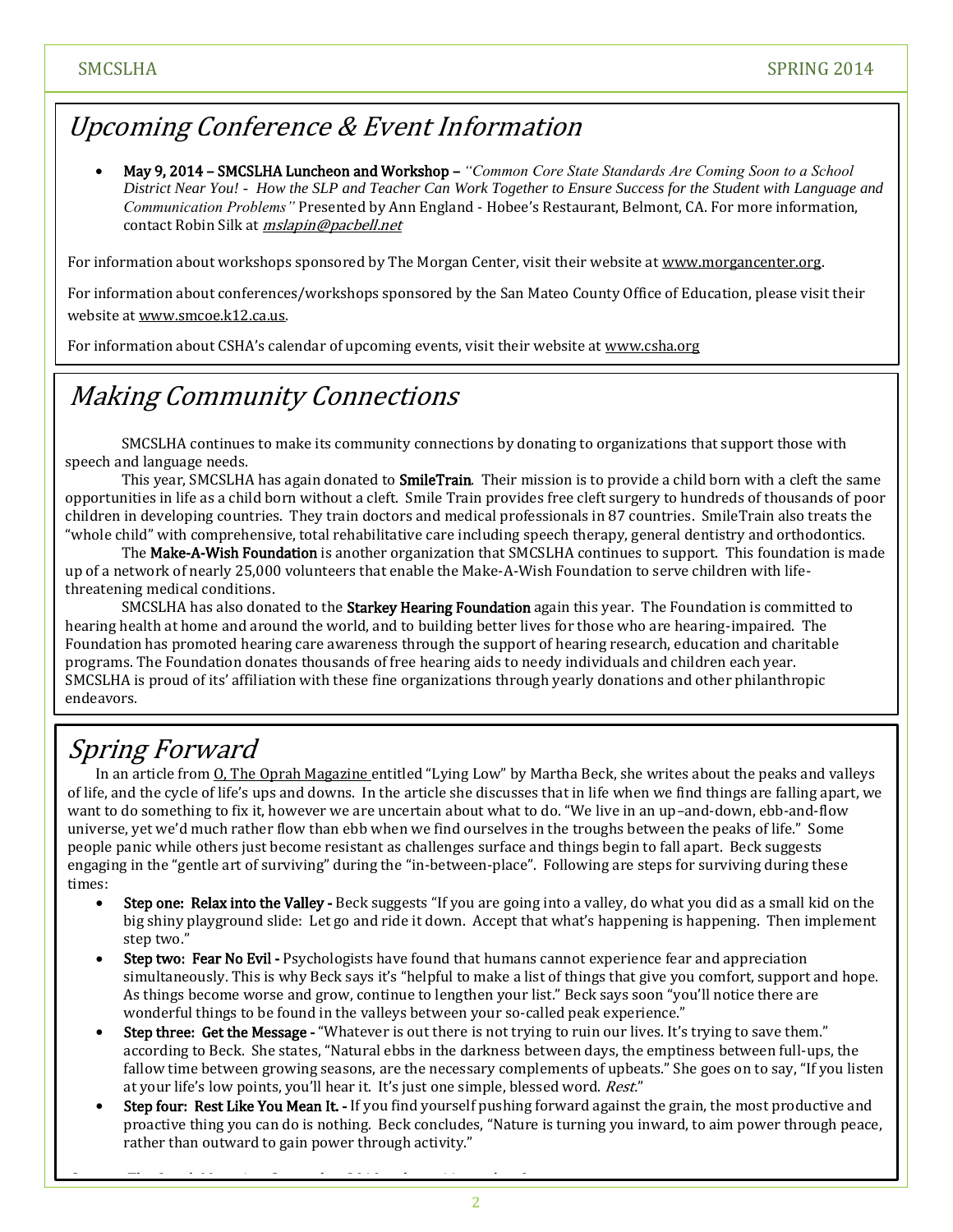#### Did You Know?

SMCSLHA offers three full-day workshops during the year with well-known local and international speakers. SMCSLHA members can earn 6 continuing education hours per workshop, which go toward renewing both state license and ASHA Certification. All this at the unbelievable price of \$85!! **Remember, only 6 of your continuing education hours can be earned from on-line coursework.**

**Licensing Requirements -** From the Department of Consumer Affairs Speech-Language Pathology & Audiology & Hearing Aide Dispensers Board website, the following requirements are necessary for renewal of one's license as an audiologist or speechlanguage pathologist:

"Audiologists and Speech-Language Pathologists – *renews bi-annually.* 24 hours of Continuing Professional Development (CPD) is required for each renewal period. *(Limited to 6 hours in self-study; no more than 4 hours in related courses and/or indirect client care.)*Courses should be directly relevant to speech-language pathology or audiology, and/or should be related to direct or indirect care.

- Self-study coursework that you take independently of a classroom setting. This includes viewing of videotapes, listening to audiotapes, and electronic courses which are non-participatory. (On-line interactive courses are not deemed self-study).
- Related courses Cover topics such as social interaction, cultural and linguistic diversity as it applies to service delivery for diverse populations, professional service delivery models, interdisciplinary case management issues, or medical pathologies related to neurological disorders that also result in communication difficulties.
- Indirect client care Cover legal or ethical issues, consultation, record keeping, office management, managed care issues, research obligations, and technological applications related to assessment/diagnosis or intervention. **OR**
- 12 hours if you have been licensed for less than two years.

An initial licensee can earn 2 hours in self-study and 2 hours related to the discipline of speech-language pathology, audiology or indirect care.

#### **OR**

32 hours if you hold both a speech-language pathology and audiology license (16 hours for each license).

No more than 2.5 hours in self-study

No more than 2.5 hours in related or in indirect care.

**NOTE:** If you do not complete the CPD by your license expiration date, you must cease practice. You may choose to place your license on inactive status but you must still pay the full renewal fee. To return your license status back to active status you must provide proof of completing 24 CPD hours."

**ASHA Certification Maintenance -** ASHA also requires certificate maintenance hours of professional development to maintain your ASHA Certification of Clinical Competence. Per the ASHA website, "The ASHA Certification Maintenance Standards require that all certificate holders (CCC-A & CCC-SLP) must accumulate 30 (Certificate Maintenance Hours (CMHs) of professional development during each 3-year certification maintenance interval in order to maintain their ASHA Certification of Clinical Competence (CCC).

The ASHA Clinical Certification Standards define professional development as an instructional activity

- where the certificate holder is the learner;
- that is related to the science or contemporary practice of speech-language pathology, audiology, or the speech/language/hearing sciences;
- that results in the acquisition of new knowledge and skills, or the enhancement of current knowledge and skills necessary for independent practice in any practice setting and area of practice;
- where the certificate holder is responsible for determining that the professional development activity is appropriate, relevant, and meaningful to any practice setting and area of practice;
- in which the certificate holder's attendance can be documented by a third party such as an employer, educational institution, or sponsoring organization.

Your professional development should reflect your selection of acceptable activities and be documented using reporting units called Certification Maintenance Hours (CMHs).

Submitting Certification Maintenance Compliance Forms - All Certificate holders must submit a Certification Maintenance Compliance Form to verify completion of the certification maintenance requirement. This is due on or before December 31 of the year your interval is completed, but may be submitted at any time within your 3-year maintenance interval after the hours have been accumulated.

Three-Year Certification Maintenance Intervals - Every certificate holder is assigned a 3-year Certification Maintenance Interval. All professional development hours must be completed within this time period. Maintaining Certification is an ongoing process and once the interval ends, a new interval is assigned."

Visit the ASHA website to find out when your three-year interval begins. You can also find information on exemptions, and frequently asked questions.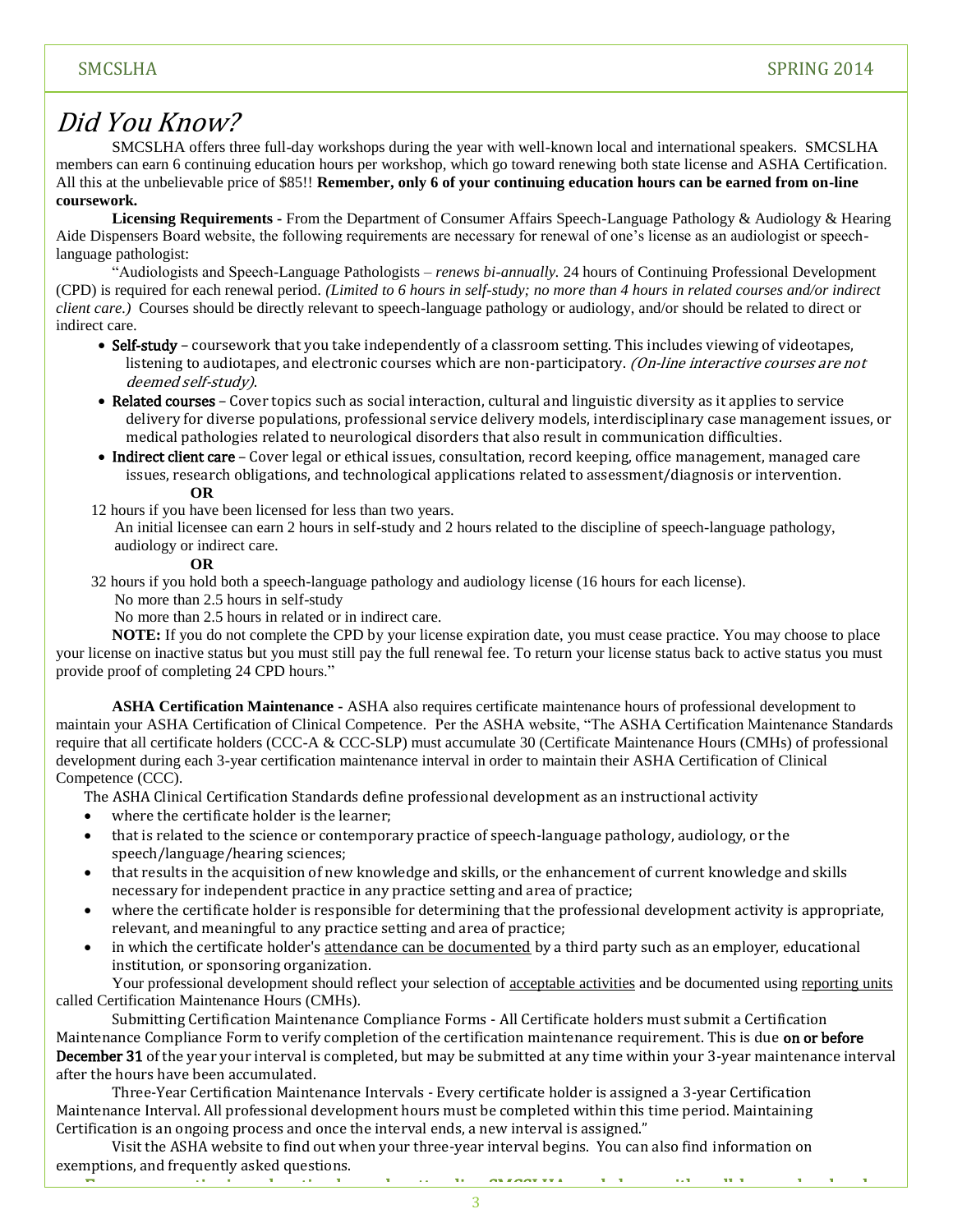#### Common Core and the SLP

In a presentation by Ukrainetz on the Contextualized Treatment and the Common Core, the presenter emphasized that SLPs are not teaching the Common Core Standards, but working on the language and cognitive underpinnings of the standards. As therapists, and not teachers, we provide our students with strategies in order to access the new Common Core.

Ukrainetz further explains that SLP plans can include skills (and strategies) for understanding, producing and evaluating using persuasion and/or explanation to convey information and experience. Students will need to become independent learners who will be self-directed and self-advocates. They will need to know how to ask questions, request clarification and seek out resources.

Oral narrative language intervention is a rich treatment option from kindergarten and beyond. An example provided by Ukrainetz:

Kindergartners to tell a story in time order

Second graders to give details of actions, thoughts and feelings in their narratives

Fourth graders to effectively transmit subtleties of narrative events

And beyond… comprehend and analyze the structure of literary texts and recounting experiences giving well-chosen details and well-structured event sequences.

Remember our role according to California Special Education Code is to work on verbal language. See below.

#### Article 2.5. Eligibility Criteria for Special Education and Related Services on the Basis of Language and Speech Disorder or Specific Learning Disabilities

56333. A pupil shall be assessed as having a language or speech disorder which makes him or her eligible for special education and related services when he or she demonstrates difficulty understanding or using spoken language to such an extent that it adversely affects his or her educational performance and cannot be corrected without special education and related services. In order to be eligible for special education and related services, difficulty in understanding or using spoken language shall be assessed by a language, speech, and hearing specialist who determines that such difficulty results from any of the following disorders:

(a) Articulation disorders, such that the pupil's production of speech significantly interferes with communication and attracts adverse attention.

(b) Abnormal voice, characterized by persistent, defective voice quality, pitch, or loudness. An appropriate medical examination shall be conducted, where appropriate.

(c) Fluency difficulties which result in an abnormal flow of verbal expression to such a degree that these difficulties adversely affect communication between the pupil and listener.

(d) Inappropriate or inadequate acquisition, comprehension, or expression of spoken language such that the pupil's language performance level is found to be significantly below the language performance level of his or her peers.

(e) Hearing loss which results in a language or speech disorder and significantly affects educational performance.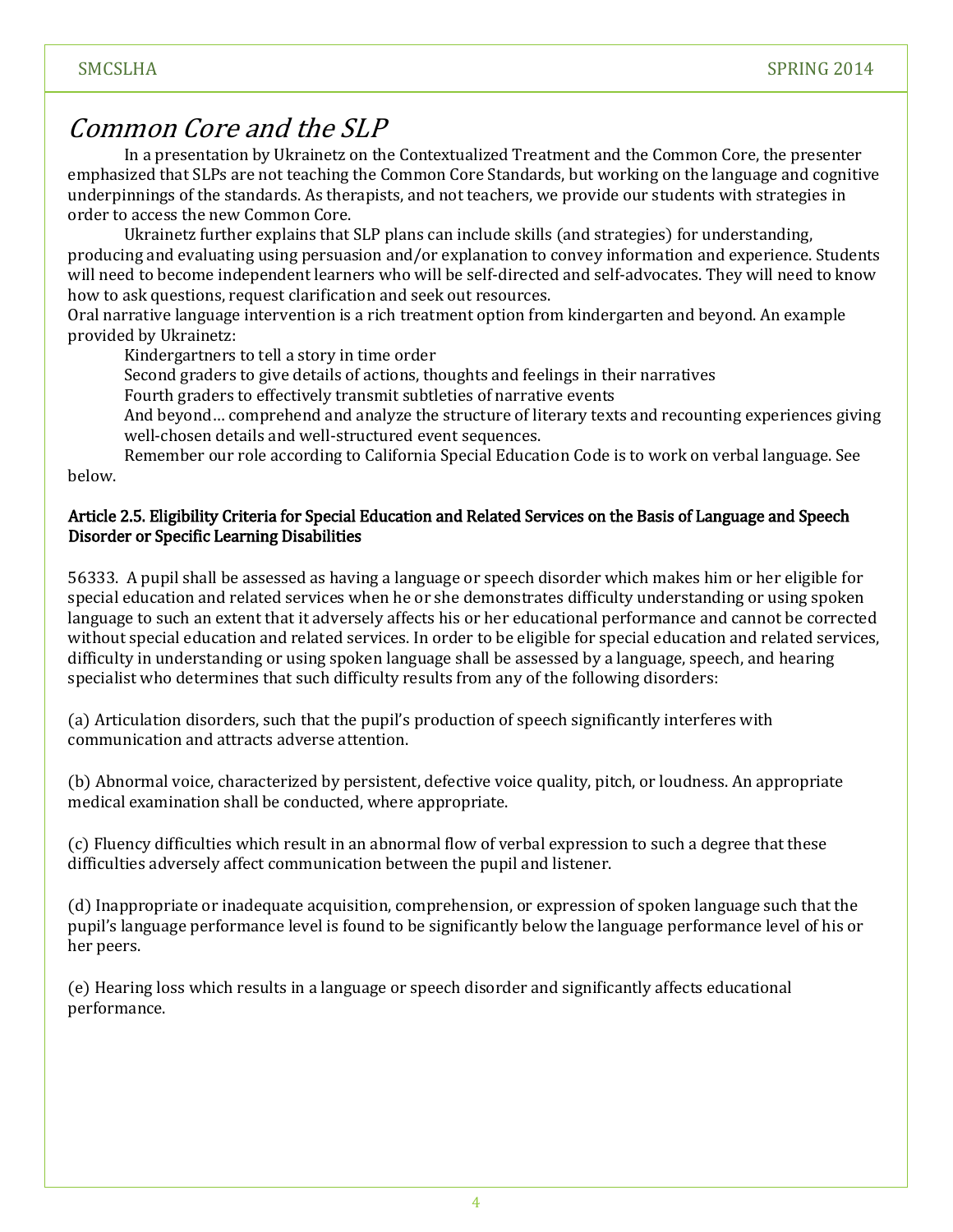#### DYANNE KRASOW

I began my career in 1980 working for Santa Clara County Schools. After my CFY year I took a job working for the California-Hawaii Elks Major Project, visiting children aged 3-21 in their homes from San Francisco to Gilroy, out to Livermore and towns in between. I loved this job and found it rewarding to work directly with parents in their children's remediation.

After having my second child, I decided to work closer to home. So, I took a job with San Mateo/Foster City School District, working at Highlands, Park, Turnbull, and Fiesta Gardens. After working for the district for five years, I became an independent contractor for Associated Learning and Language Specialists. I worked in Redwood City schools, including John Gill, Hawes, Fair Oaks, Garfield and Hoover.

When my youngest (third child) graduated from high school, I felt like I needed a change. I then began to work through Golden Gate Regional Center visiting children aged 1-3 in their homes. So, back in the homes and really feeling like I was making a difference with children who were not speaking at all.

I decided to retire in 2013 due to health issues. Now, I get to use my speech and language skills with my granddaughter, Beatrice. I get to visit with her often and I look forward to more time going to parks, sewing for her, and visiting new places with my husband.

I have loved my career. I am still in touch with many of my work families. It was the perfect career for me as it allowed me time to do what I liked to do, as well as be there for my family.

#### Need to Contact Us?

Below is contact information for each of our Board Members.

Grace Medina-Chow, Co-President 650-592-9605 Workshop suggestions, newsletter wchowworld@aol.com article submissions, general info.

Julie Oeser, Co-President 650-592-9766 Newsletter advertisements, taxio@comcast.net student teaching opportunities, example and the sense general info.

Robin Silk, Co-Secretary 650-454-0729 Membership, directory, newsletter mslapin@pacbell.net newsletter, workshop registration

Jessica Olive, Co-Secretary 805-704-2761 Speaker info, SMCSLHA website jessica.l.olive@gmail.com

Patti Low, Treasurer 650-572-0145 Receipts for workshops, splow5@yahoo.com membership dues, & refunds

Marie Pacquet, Product Manager 650-349-0332 Resource materials mbpacquet@gmail.com

## Highway to Help Update

It has been a year since Highway to Help ("H2H") was established as a discussion group for local SLPs to exchange ideas and concerns, and discuss relevant issues. SMCSLHA has always been committed to making community connections and we are leading the way in supporting our local community of SLPs! SMCSLHA board members, Grace Medina-Chow and Patti Low have coordinated and supported H2H over the past year. H2H is a small group of approximately 8-12 therapists that meet at the SMCOE every 2-3 months to discuss such things as testing questions, issues with caseloads, as well as to share ideas with each other. We as professionals can become isolated in our jobs and have limited time to collaborate with others. SLPs have few opportunities to meet and just "talk shop." Thank you to those SLPs who have committed their time to participating in H2H by connecting with the SLPs in our community and by keeping H2H going through this past year!

Come share your concerns and ideas at H2H and give yourself some much-needed connection!

#### Out of the Mouths of Babes… yourself some much needed connection!

While listening to the radio recently, I heard this heartwarming story of a nine-year-old's idea for recess. Second-grader Christian Bucks from York, Pennsylvania knew that some of his peers had a difficult time at recess because they didn't have anyone to play with. Christian came up with a wonderful idea to help his classmates at Roundtown Elementary School. Christian reported he had seen the idea for a "buddy bench" in a brochure for a school in Germany. He presented the idea to his principal, Matthew Miller, who immediately put his idea in place. When kids sit on the bench at recess peers will invite the kids on the bench to play, talk, or encourage them to join others. The bench buddy is a designated seating area where students who are feeling lonely or upset can seek the companionship of their peers. Christian reported he hopes the bench will help "grow our dream circle of friends".

This is a great idea to help kids learn about compassion and caring and to empower kids to help each other and build community. Maybe we could pitch this same idea in our schools and pass this act

of kindness on!